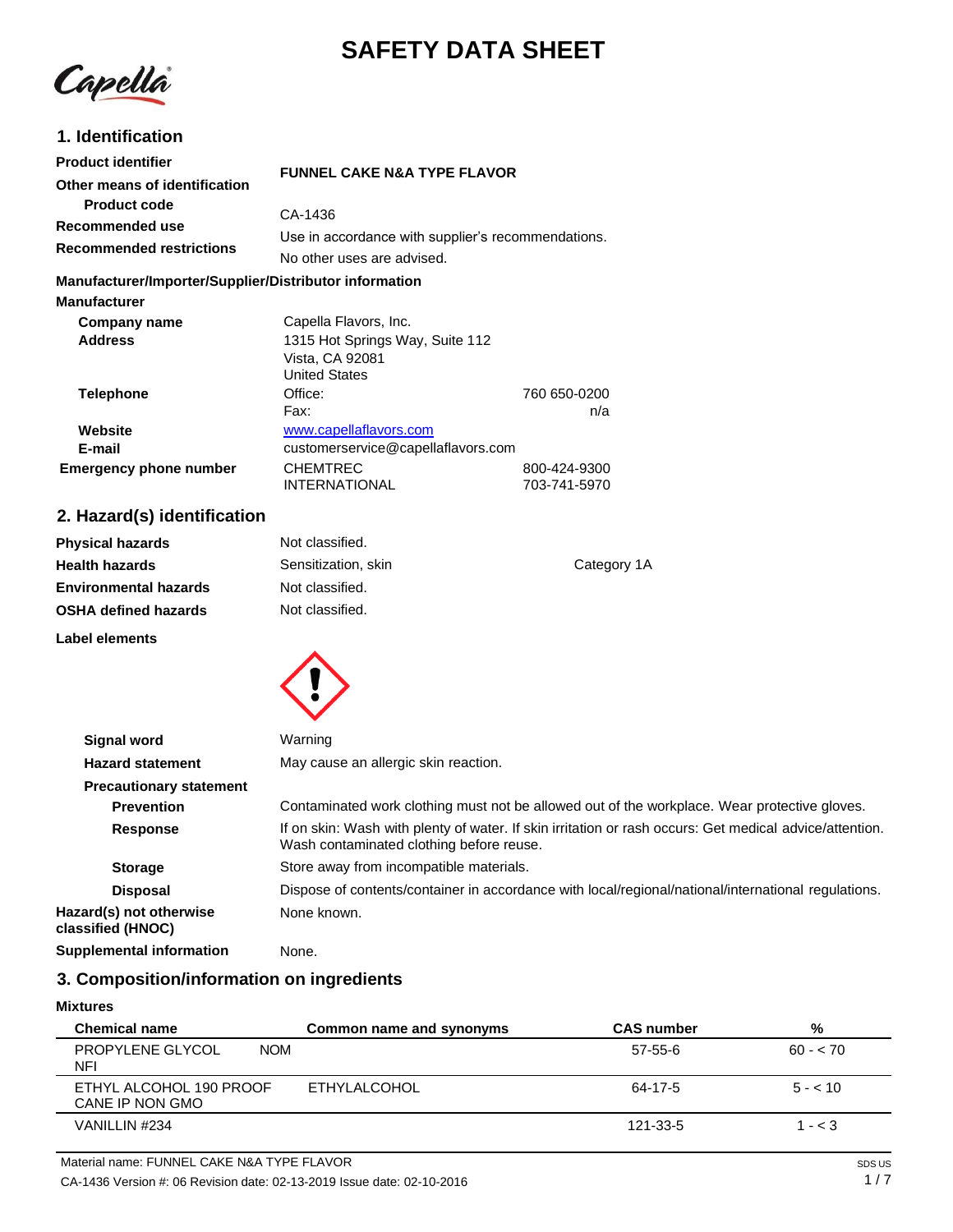| <b>Chemical name</b>                                                         | Common name and synonyms                                                                                                                                                                                                                                                                                                                                                                                                                                            | <b>CAS number</b> | %         |
|------------------------------------------------------------------------------|---------------------------------------------------------------------------------------------------------------------------------------------------------------------------------------------------------------------------------------------------------------------------------------------------------------------------------------------------------------------------------------------------------------------------------------------------------------------|-------------------|-----------|
| <b>TRADE SECRET*</b>                                                         |                                                                                                                                                                                                                                                                                                                                                                                                                                                                     | Proprietary*      | < 1       |
| Other components below reportable levels                                     |                                                                                                                                                                                                                                                                                                                                                                                                                                                                     |                   | $20 - 30$ |
|                                                                              | *Designates that a specific chemical identity and/or percentage of composition has been withheld as a trade secret.                                                                                                                                                                                                                                                                                                                                                 |                   |           |
| 4. First-aid measures                                                        |                                                                                                                                                                                                                                                                                                                                                                                                                                                                     |                   |           |
| <b>Inhalation</b>                                                            | Move to fresh air. Call a physician if symptoms develop or persist.                                                                                                                                                                                                                                                                                                                                                                                                 |                   |           |
| <b>Skin contact</b>                                                          | Remove contaminated clothing immediately and wash skin with soap and water. In case of<br>eczema or other skin disorders: Seek medical attention and take along these instructions.                                                                                                                                                                                                                                                                                 |                   |           |
| Eye contact                                                                  | Rinse with water. Get medical attention if irritation develops and persists.                                                                                                                                                                                                                                                                                                                                                                                        |                   |           |
| Ingestion                                                                    | Rinse mouth. Get medical attention if symptoms occur.                                                                                                                                                                                                                                                                                                                                                                                                               |                   |           |
| <b>Most important</b><br>symptoms/effects, acute and<br>delayed              | May cause an allergic skin reaction. Dermatitis. Rash.                                                                                                                                                                                                                                                                                                                                                                                                              |                   |           |
| Indication of immediate<br>medical attention and special<br>treatment needed | Provide general supportive measures and treat symptomatically. Keep victim under observation.<br>Symptoms may be delayed.                                                                                                                                                                                                                                                                                                                                           |                   |           |
| <b>General information</b>                                                   | Ensure that medical personnel are aware of the material(s) involved, and take precautions to<br>protect themselves. Wash contaminated clothing before reuse.                                                                                                                                                                                                                                                                                                        |                   |           |
| 5. Fire-fighting measures                                                    |                                                                                                                                                                                                                                                                                                                                                                                                                                                                     |                   |           |
| Suitable extinguishing media                                                 | Alcohol resistant foam. Powder. Carbon dioxide (CO2).                                                                                                                                                                                                                                                                                                                                                                                                               |                   |           |
| <b>Unsuitable extinguishing</b><br>media                                     | Do not use water jet as an extinguisher, as this will spread the fire.                                                                                                                                                                                                                                                                                                                                                                                              |                   |           |
| Specific hazards arising from<br>the chemical                                | During fire, gases hazardous to health may be formed.                                                                                                                                                                                                                                                                                                                                                                                                               |                   |           |
| Special protective equipment<br>and precautions for firefighters             | Self-contained breathing apparatus and full protective clothing must be worn in case of fire.                                                                                                                                                                                                                                                                                                                                                                       |                   |           |
| <b>Fire fighting</b><br>equipment/instructions                               | Move containers from fire area if you can do so without risk.                                                                                                                                                                                                                                                                                                                                                                                                       |                   |           |
| <b>Specific methods</b>                                                      | Use standard firefighting procedures and consider the hazards of other involved materials.                                                                                                                                                                                                                                                                                                                                                                          |                   |           |
| <b>General fire hazards</b>                                                  | No unusual fire or explosion hazards noted.                                                                                                                                                                                                                                                                                                                                                                                                                         |                   |           |
| 6. Accidental release measures                                               |                                                                                                                                                                                                                                                                                                                                                                                                                                                                     |                   |           |
| Personal precautions,<br>protective equipment and<br>emergency procedures    | Keep unnecessary personnel away. Keep people away from and upwind of spill/leak. Wear<br>appropriate protective equipment and clothing during clean-up. Avoid breathing mist/vapors. Do<br>not touch damaged containers or spilled material unless wearing appropriate protective clothing.<br>Ensure adequate ventilation. Local authorities should be advised if significant spillages cannot be<br>contained. For personal protection, see section 8 of the SDS. |                   |           |
| <b>Methods and materials for</b>                                             | Use water spray to reduce vapors or divert vapor cloud drift.                                                                                                                                                                                                                                                                                                                                                                                                       |                   |           |
| containment and cleaning up                                                  | Large Spills: Stop the flow of material, if this is without risk. Dike the spilled material, where this is<br>possible. Absorb in vermiculite, dry sand or earth and place into containers. Following product<br>recovery, flush area with water.                                                                                                                                                                                                                   |                   |           |
|                                                                              | Small Spills: Wipe up with absorbent material (e.g. cloth, fleece). Clean surface thoroughly to<br>remove residual contamination.                                                                                                                                                                                                                                                                                                                                   |                   |           |
|                                                                              | Never return spills to original containers for re-use. For waste disposal, see section 13 of the SDS.                                                                                                                                                                                                                                                                                                                                                               |                   |           |
| <b>Environmental precautions</b>                                             | Avoid discharge into drains, water courses or onto the ground.                                                                                                                                                                                                                                                                                                                                                                                                      |                   |           |
| 7. Handling and storage                                                      |                                                                                                                                                                                                                                                                                                                                                                                                                                                                     |                   |           |
| <b>Precautions for safe handling</b>                                         | Avoid breathing mist/vapors. Avoid contact with eyes, skin, and clothing. Avoid prolonged<br>exposure. Provide adequate ventilation. Wear appropriate personal protective equipment. Observe<br>good industrial hygiene practices.                                                                                                                                                                                                                                  |                   |           |
| Conditions for safe storage,<br>including any incompatibilities              | Store in tightly closed container. Store away from incompatible materials (see Section 10 of the<br>SDS).                                                                                                                                                                                                                                                                                                                                                           |                   |           |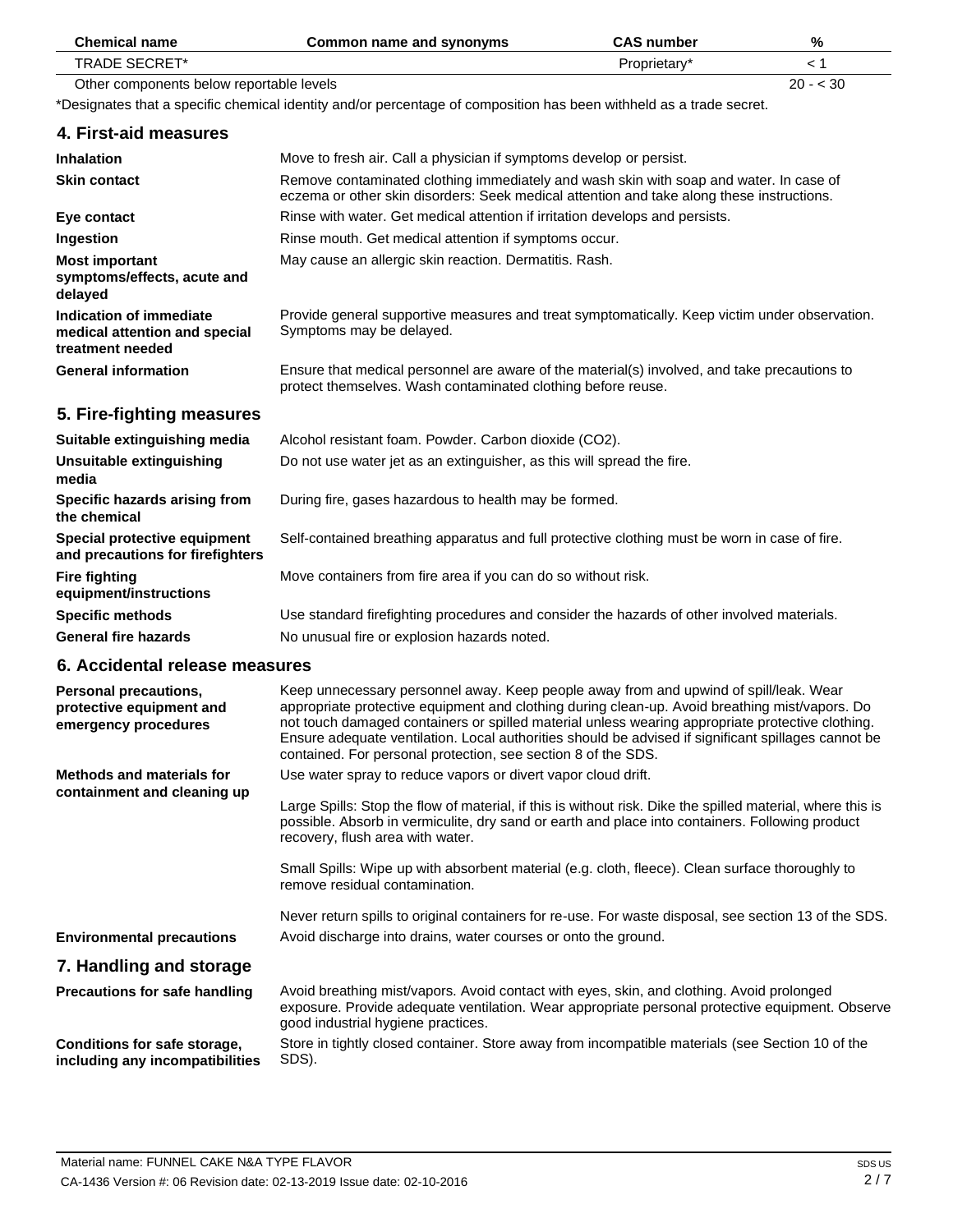# **8. Exposure controls/personal protection**

### **Occupational exposure limits**

The following constituents are the only constituents of the product which have a PEL, TLV or other recommended exposure limit. At this time, the other constituents have no known exposure limits.

| <b>Components</b>                                           | US. OSHA Table Z-1 Limits for Air Contaminants (29 CFR 1910.1000)<br><b>Type</b>                                                                                                                                                                                                                                                                                   | Value        |             |
|-------------------------------------------------------------|--------------------------------------------------------------------------------------------------------------------------------------------------------------------------------------------------------------------------------------------------------------------------------------------------------------------------------------------------------------------|--------------|-------------|
| ETHYL ALCOHOL 190<br>PROOF CANE IP NON<br>GMO (CAS 64-17-5) | PEL                                                                                                                                                                                                                                                                                                                                                                | 1900 mg/m3   |             |
|                                                             |                                                                                                                                                                                                                                                                                                                                                                    | 1000 ppm     |             |
| <b>US. ACGIH Threshold Limit Values</b>                     |                                                                                                                                                                                                                                                                                                                                                                    |              |             |
| <b>Components</b>                                           | <b>Type</b>                                                                                                                                                                                                                                                                                                                                                        | Value        |             |
| ETHYL ALCOHOL 190<br>PROOF CANE IP NON<br>GMO (CAS 64-17-5) | <b>STEL</b>                                                                                                                                                                                                                                                                                                                                                        | 1000 ppm     |             |
| US. NIOSH: Pocket Guide to Chemical Hazards                 |                                                                                                                                                                                                                                                                                                                                                                    |              |             |
| <b>Components</b>                                           | <b>Type</b>                                                                                                                                                                                                                                                                                                                                                        | <b>Value</b> |             |
| ETHYL ALCOHOL 190<br>PROOF CANE IP NON<br>GMO (CAS 64-17-5) | TWA                                                                                                                                                                                                                                                                                                                                                                | 1900 mg/m3   |             |
|                                                             |                                                                                                                                                                                                                                                                                                                                                                    | 1000 ppm     |             |
|                                                             | US. Workplace Environmental Exposure Level (WEEL) Guides                                                                                                                                                                                                                                                                                                           |              |             |
| <b>Components</b>                                           | <b>Type</b>                                                                                                                                                                                                                                                                                                                                                        | Value        | <b>Form</b> |
| PROPYLENE GLYCOL<br>NOM NFI (CAS 57-55-6)                   | <b>TWA</b>                                                                                                                                                                                                                                                                                                                                                         | 10 mg/m3     | Aerosol.    |
| VANILLIN #234 (CAS<br>$121 - 33 - 5$                        | TWA                                                                                                                                                                                                                                                                                                                                                                | 10 $mg/m3$   |             |
| <b>Biological limit values</b>                              | No biological exposure limits noted for the ingredient(s).                                                                                                                                                                                                                                                                                                         |              |             |
| Appropriate engineering<br>controls                         | Good general ventilation should be used. Ventilation rates should be matched to conditions. If<br>applicable, use process enclosures, local exhaust ventilation, or other engineering controls to<br>maintain airborne levels below recommended exposure limits. If exposure limits have not been<br>established, maintain airborne levels to an acceptable level. |              |             |
|                                                             | Individual protection measures, such as personal protective equipment                                                                                                                                                                                                                                                                                              |              |             |
| <b>Eye/face protection</b>                                  | Face shield is recommended. Wear safety glasses with side shields (or goggles).                                                                                                                                                                                                                                                                                    |              |             |
| <b>Skin protection</b>                                      | Wear appropriate chemical resistant gloves.                                                                                                                                                                                                                                                                                                                        |              |             |
| <b>Hand protection</b>                                      |                                                                                                                                                                                                                                                                                                                                                                    |              |             |
| Other                                                       | Wear appropriate chemical resistant clothing. Use of an impervious apron is recommended.                                                                                                                                                                                                                                                                           |              |             |
| <b>Respiratory protection</b>                               | In case of insufficient ventilation, wear suitable respiratory equipment.                                                                                                                                                                                                                                                                                          |              |             |
| <b>Thermal hazards</b>                                      | Wear appropriate thermal protective clothing, when necessary.                                                                                                                                                                                                                                                                                                      |              |             |
| <b>General hygiene</b><br>considerations                    | Always observe good personal hygiene measures, such as washing after handling the material<br>and before eating, drinking, and/or smoking. Routinely wash work clothing and protective<br>equipment to remove contaminants. Contaminated work clothing should not be allowed out of the<br>workplace.                                                              |              |             |
| 9. Physical and chemical properties                         |                                                                                                                                                                                                                                                                                                                                                                    |              |             |

| Appearance                   |                                  |
|------------------------------|----------------------------------|
| <b>Physical state</b>        | Liquid.                          |
| Form                         | Liquid.                          |
| Color                        | Not available.                   |
| Odor                         | Not available.                   |
| <b>Odor threshold</b>        | Not available.                   |
| рH                           | Not available.                   |
| Melting point/freezing point | -173.38 °F (-114.1 °C) estimated |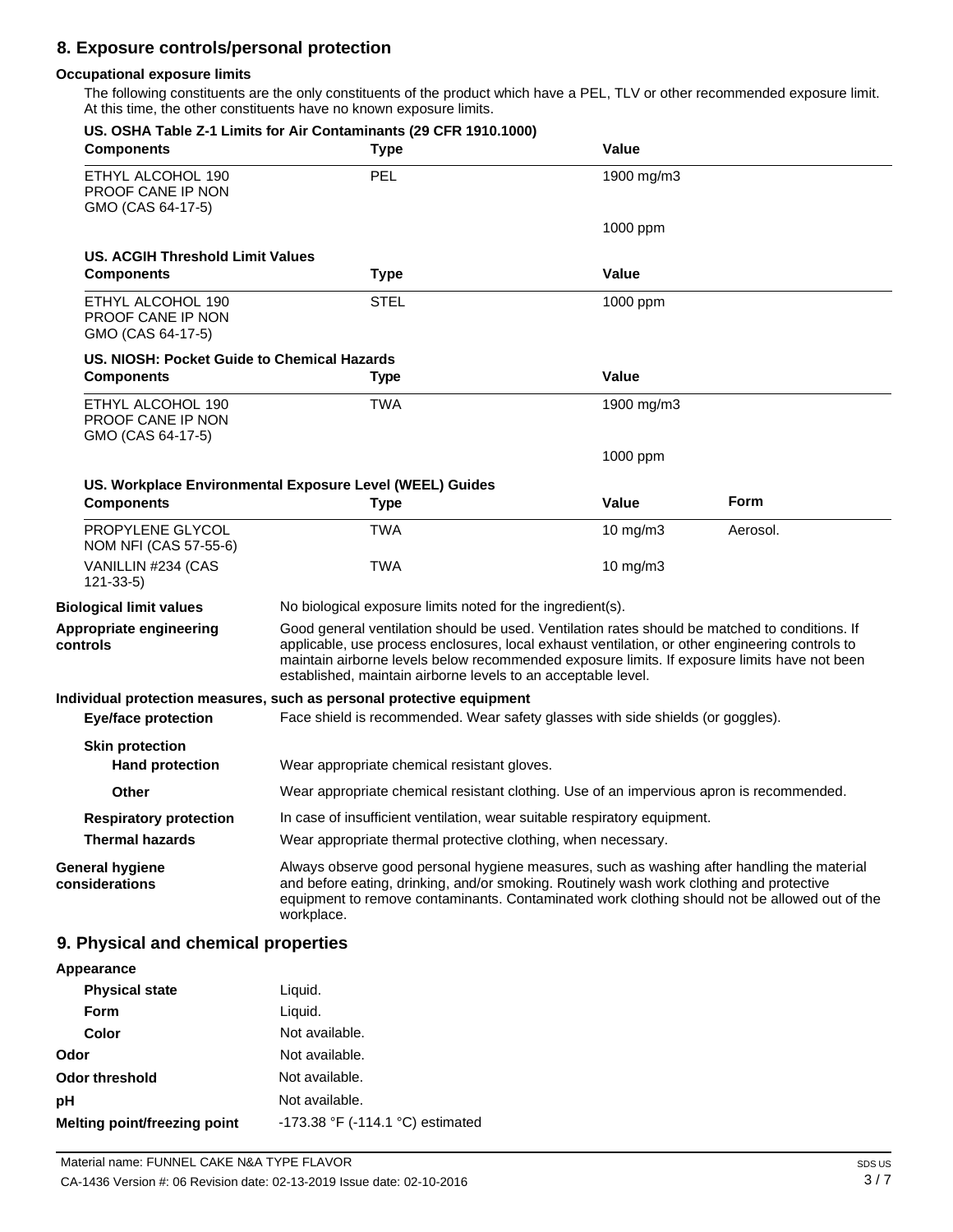| Initial boiling point and boiling<br>range        | 173.3 °F (78.5 °C) estimated       |
|---------------------------------------------------|------------------------------------|
| <b>Flash point</b>                                | > 220.0 °F (> 104.4 °C) Closed Cup |
| <b>Evaporation rate</b>                           | Not available.                     |
| Flammability (solid, gas)                         | Not applicable.                    |
| Upper/lower flammability or explosive limits      |                                    |
| <b>Flammability limit - lower</b><br>$(\%)$       | Not available.                     |
| <b>Flammability limit - upper</b><br>(%)          | Not available.                     |
| Explosive limit - lower (%)                       | Not available.                     |
| Explosive limit - upper (%)                       | Not available.                     |
| Vapor pressure                                    | 5.04 hPa estimated                 |
| <b>Vapor density</b>                              | Not available.                     |
| <b>Relative density</b>                           | Not available.                     |
| Solubility(ies)                                   |                                    |
| <b>Solubility (water)</b>                         | Not available.                     |
| <b>Partition coefficient</b><br>(n-octanol/water) | Not available.                     |
| <b>Auto-ignition temperature</b>                  | 685 °F (362.78 °C) estimated       |
| <b>Decomposition temperature</b>                  | Not available.                     |
| <b>Viscosity</b>                                  | Not available.                     |
| <b>Other information</b>                          |                                    |
| <b>Explosive properties</b>                       | Not explosive.                     |
| <b>Flammability class</b>                         | Combustible IIIB estimated         |
| <b>Oxidizing properties</b>                       | Not oxidizing.                     |
| <b>Refractive index</b>                           | 1.4069 - 1.4369                    |
| <b>Specific gravity</b>                           | $1.03 - 1.06$                      |

# **10. Stability and reactivity**

| <b>Reactivity</b>                            | The product is stable and non-reactive under normal conditions of use, storage and transport.                              |
|----------------------------------------------|----------------------------------------------------------------------------------------------------------------------------|
| <b>Chemical stability</b>                    | Material is stable under normal conditions.                                                                                |
| <b>Possibility of hazardous</b><br>reactions | No dangerous reaction known under conditions of normal use.                                                                |
| <b>Conditions to avoid</b>                   | Keep away from heat, hot surfaces, sparks, open flames and other ignition sources. Contact with<br>incompatible materials. |
| Incompatible materials                       | Strong oxidizing agents.                                                                                                   |
| <b>Hazardous decomposition</b><br>products   | No hazardous decomposition products are known.                                                                             |

# **11. Toxicological information**

# **Information on likely routes of exposure**

| <b>Inhalation</b>                                                                  | Prolonged inhalation may be harmful.                     |
|------------------------------------------------------------------------------------|----------------------------------------------------------|
| <b>Skin contact</b>                                                                | May cause an allergic skin reaction.                     |
| Eye contact                                                                        | Direct contact with eyes may cause temporary irritation. |
| Ingestion                                                                          | Expected to be a low ingestion hazard.                   |
| Symptoms related to the<br>physical, chemical and<br>toxicological characteristics | May cause an allergic skin reaction. Dermatitis. Rash.   |
| Information on toxicological effects                                               |                                                          |
| <b>Acute toxicity</b>                                                              | Not available.                                           |
| <b>Skin corrosion/irritation</b>                                                   | Prolonged skin contact may cause temporary irritation.   |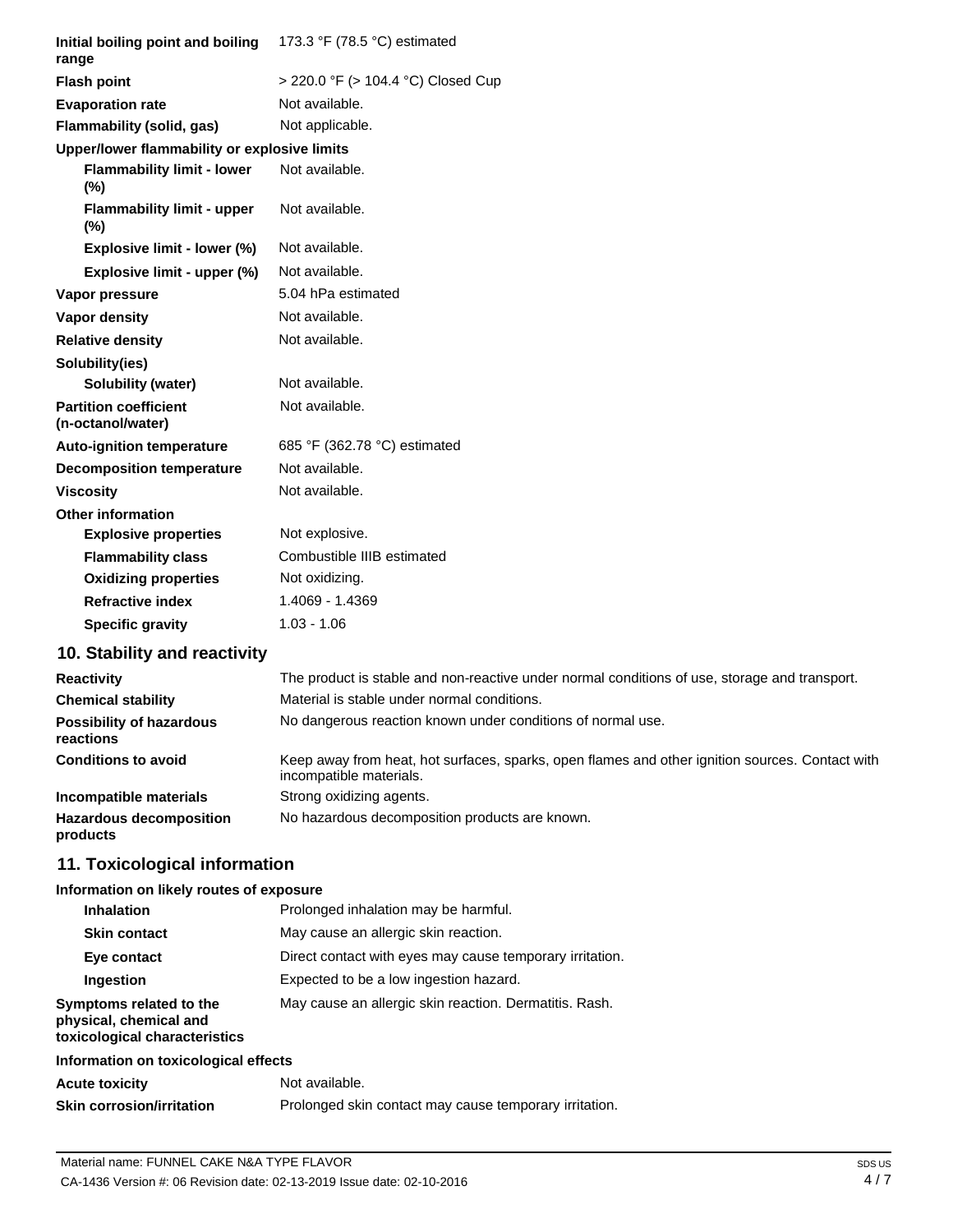| Serious eye damage/eye<br>irritation                                                                                              | Direct contact with eyes may cause temporary irritation.                                                                                                                                    |                                                                                                                                                                                                       |  |
|-----------------------------------------------------------------------------------------------------------------------------------|---------------------------------------------------------------------------------------------------------------------------------------------------------------------------------------------|-------------------------------------------------------------------------------------------------------------------------------------------------------------------------------------------------------|--|
| Respiratory or skin sensitization                                                                                                 |                                                                                                                                                                                             |                                                                                                                                                                                                       |  |
| <b>Respiratory sensitization</b>                                                                                                  | Not a respiratory sensitizer.                                                                                                                                                               |                                                                                                                                                                                                       |  |
| <b>Skin sensitization</b>                                                                                                         | May cause an allergic skin reaction.                                                                                                                                                        |                                                                                                                                                                                                       |  |
| Germ cell mutagenicity                                                                                                            | mutagenic or genotoxic.                                                                                                                                                                     | No data available to indicate product or any components present at greater than 0.1% are                                                                                                              |  |
| Carcinogenicity                                                                                                                   | Not classifiable as to carcinogenicity to humans.                                                                                                                                           |                                                                                                                                                                                                       |  |
| IARC Monographs. Overall Evaluation of Carcinogenicity                                                                            |                                                                                                                                                                                             |                                                                                                                                                                                                       |  |
| Not listed.                                                                                                                       | OSHA Specifically Regulated Substances (29 CFR 1910.1001-1052)                                                                                                                              |                                                                                                                                                                                                       |  |
| Not regulated.                                                                                                                    | US. National Toxicology Program (NTP) Report on Carcinogens                                                                                                                                 |                                                                                                                                                                                                       |  |
| Not listed.                                                                                                                       |                                                                                                                                                                                             |                                                                                                                                                                                                       |  |
| <b>Reproductive toxicity</b>                                                                                                      | Possible reproductive hazard.                                                                                                                                                               |                                                                                                                                                                                                       |  |
| Specific target organ toxicity -<br>single exposure                                                                               | Not classified.                                                                                                                                                                             |                                                                                                                                                                                                       |  |
| Specific target organ toxicity -<br>repeated exposure                                                                             | Not classified.                                                                                                                                                                             |                                                                                                                                                                                                       |  |
| <b>Aspiration hazard</b>                                                                                                          | Not an aspiration hazard.                                                                                                                                                                   |                                                                                                                                                                                                       |  |
| <b>Chronic effects</b>                                                                                                            | Prolonged inhalation may be harmful.                                                                                                                                                        |                                                                                                                                                                                                       |  |
| 12. Ecological information                                                                                                        |                                                                                                                                                                                             |                                                                                                                                                                                                       |  |
| <b>Ecotoxicity</b>                                                                                                                |                                                                                                                                                                                             | The product is not classified as environmentally hazardous. However, this does not exclude the<br>possibility that large or frequent spills can have a harmful or damaging effect on the environment. |  |
| <b>Persistence and degradability</b>                                                                                              |                                                                                                                                                                                             | No data is available on the degradability of any ingredients in the mixture.                                                                                                                          |  |
| <b>Bioaccumulative potential</b>                                                                                                  |                                                                                                                                                                                             |                                                                                                                                                                                                       |  |
| Partition coefficient n-octanol / water (log Kow)<br>ETHYL ALCOHOL 190 PROOF CANE IP NON GMO<br>PROPYLENE GLYCOL<br>VANILLIN #234 | $-0.31$<br>$-0.92$<br>NOM NFI<br>1.37                                                                                                                                                       |                                                                                                                                                                                                       |  |
| <b>Mobility in soil</b>                                                                                                           | No data available.                                                                                                                                                                          |                                                                                                                                                                                                       |  |
| Other adverse effects                                                                                                             |                                                                                                                                                                                             | No other adverse environmental effects (e.g. ozone depletion, photochemical ozone creation<br>potential, endocrine disruption, global warming potential) are expected from this component.            |  |
| 13. Disposal considerations                                                                                                       |                                                                                                                                                                                             |                                                                                                                                                                                                       |  |
| <b>Disposal instructions</b>                                                                                                      | Collect and reclaim or dispose in sealed containers at licensed waste disposal site. Dispose of<br>contents/container in accordance with local/regional/national/international regulations. |                                                                                                                                                                                                       |  |
| Local disposal regulations                                                                                                        | Dispose in accordance with all applicable regulations.                                                                                                                                      |                                                                                                                                                                                                       |  |
| Hazardous waste code                                                                                                              | The waste code should be assigned in discussion between the user, the producer and the waste<br>disposal company.                                                                           |                                                                                                                                                                                                       |  |
| Waste from residues / unused<br>products                                                                                          | Disposal instructions).                                                                                                                                                                     | Dispose of in accordance with local regulations. Empty containers or liners may retain some<br>product residues. This material and its container must be disposed of in a safe manner (see:           |  |
| <b>Contaminated packaging</b>                                                                                                     | disposal.                                                                                                                                                                                   | Since emptied containers may retain product residue, follow label warnings even after container is<br>emptied. Empty containers should be taken to an approved waste handling site for recycling or   |  |
|                                                                                                                                   |                                                                                                                                                                                             |                                                                                                                                                                                                       |  |

# **14. Transport information**

## **DOT**

Not regulated as dangerous goods.

# **IATA**

Not regulated as dangerous goods.

## **IMDG**

Not regulated as dangerous goods.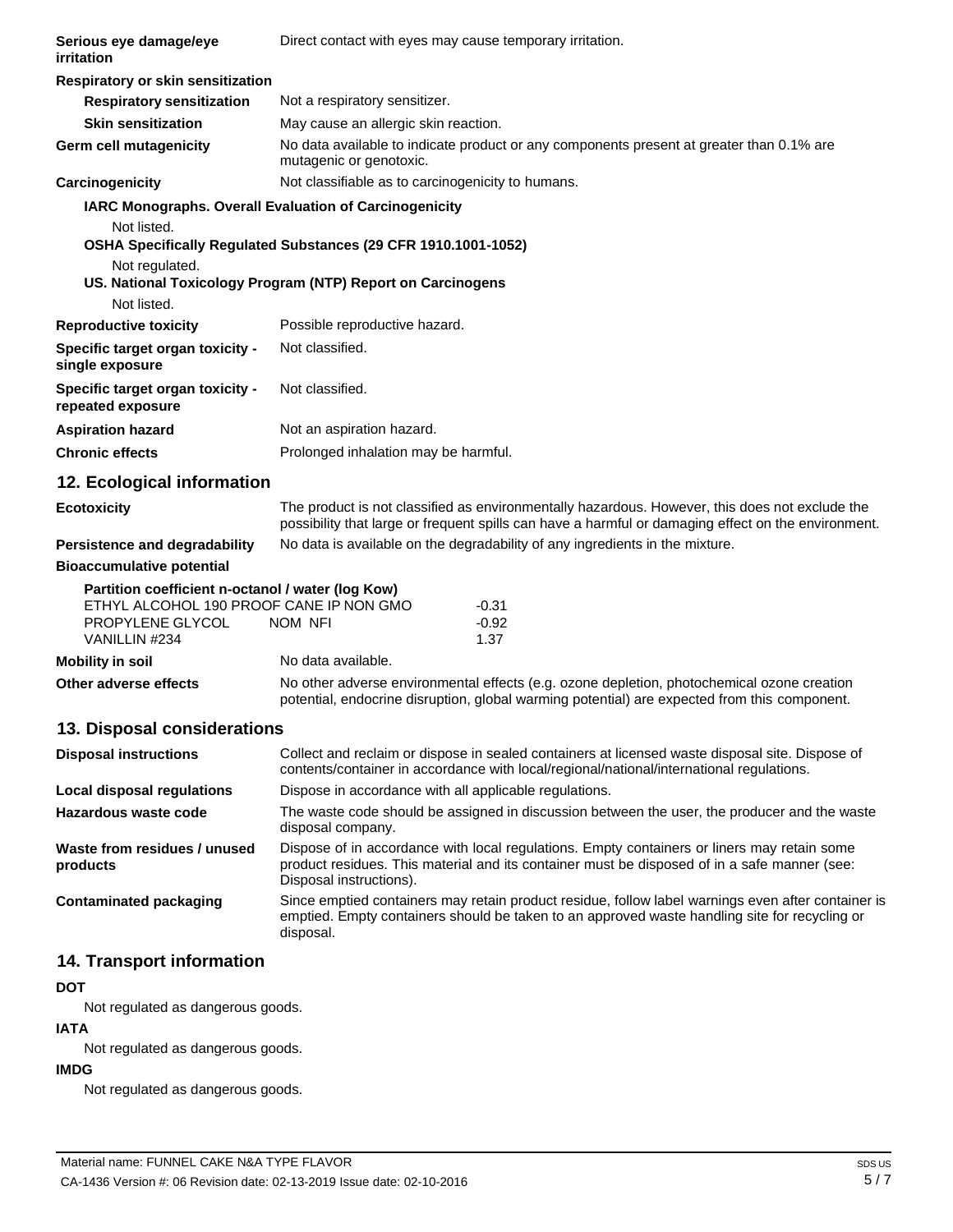**Transport in bulk according to Annex II of MARPOL 73/78 and the IBC Code** Not established.

### **15. Regulatory information**

**US federal regulations** This product is a "Hazardous Chemical" as defined by the OSHA Hazard Communication Standard, 29 CFR 1910.1200.

#### **Toxic Substances Control Act (TSCA)**

**TSCA Section 12(b) Export Notification (40 CFR 707, Subpt. D)**

Not regulated.

#### **CERCLA Hazardous Substance List (40 CFR 302.4)**

Not listed.

**SARA 304 Emergency release notification**

### Not regulated.

### **OSHA Specifically Regulated Substances (29 CFR 1910.1001-1052)**

Not regulated.

#### **Superfund Amendments and Reauthorization Act of 1986 (SARA)**

**SARA 302 Extremely hazardous substance**

Not listed.

**SARA 311/312 Hazardous chemical** No (Exempt)

**SARA 313 (TRI reporting)** Not regulated.

#### **Other federal regulations**

#### **Clean Air Act (CAA) Section 112 Hazardous Air Pollutants (HAPs) List**

Not regulated.

#### **Clean Air Act (CAA) Section 112(r) Accidental Release Prevention (40 CFR 68.130)**

Not regulated.

**Safe Drinking Water Act (SDWA)** Not regulated.

#### **FEMA Priority Substances Respiratory Health and Safety in the Flavor Manufacturing Workplace**

ETHYL ALCOHOL 190 PROOF CANE IP NON GMO Low priority (CAS 64-17-5)

#### **US state regulations**

#### **California Proposition 65**

California Safe Drinking Water and Toxic Enforcement Act of 1986 (Proposition 65): This material is not known to contain any chemicals currently listed as carcinogens or reproductive toxins. For more information go t[o www.P65Warnings.ca.gov.](http://www.p65warnings.ca.gov/)

#### **International Inventories**

| Country(s) or region | <b>Inventory name</b>                                                     | On inventory (yes/no)* |
|----------------------|---------------------------------------------------------------------------|------------------------|
| Australia            | Australian Inventory of Chemical Substances (AICS)                        | Yes.                   |
| Canada               | Domestic Substances List (DSL)                                            | <b>Yes</b>             |
| Canada               | Non-Domestic Substances List (NDSL)                                       | No                     |
| China                | Inventory of Existing Chemical Substances in China (IECSC)                | Yes                    |
| Europe               | European Inventory of Existing Commercial Chemical<br>Substances (EINECS) | No                     |
| Europe               | European List of Notified Chemical Substances (ELINCS)                    | No.                    |
| Japan                | Inventory of Existing and New Chemical Substances (ENCS)                  | No.                    |
| Korea                | Existing Chemicals List (ECL)                                             | No.                    |
| New Zealand          | New Zealand Inventory                                                     | Yes                    |
| Philippines          | Philippine Inventory of Chemicals and Chemical Substances<br>(PICCS)      | Yes                    |
| Taiwan               | Taiwan Chemical Substance Inventory (TCSI)                                | Yes                    |